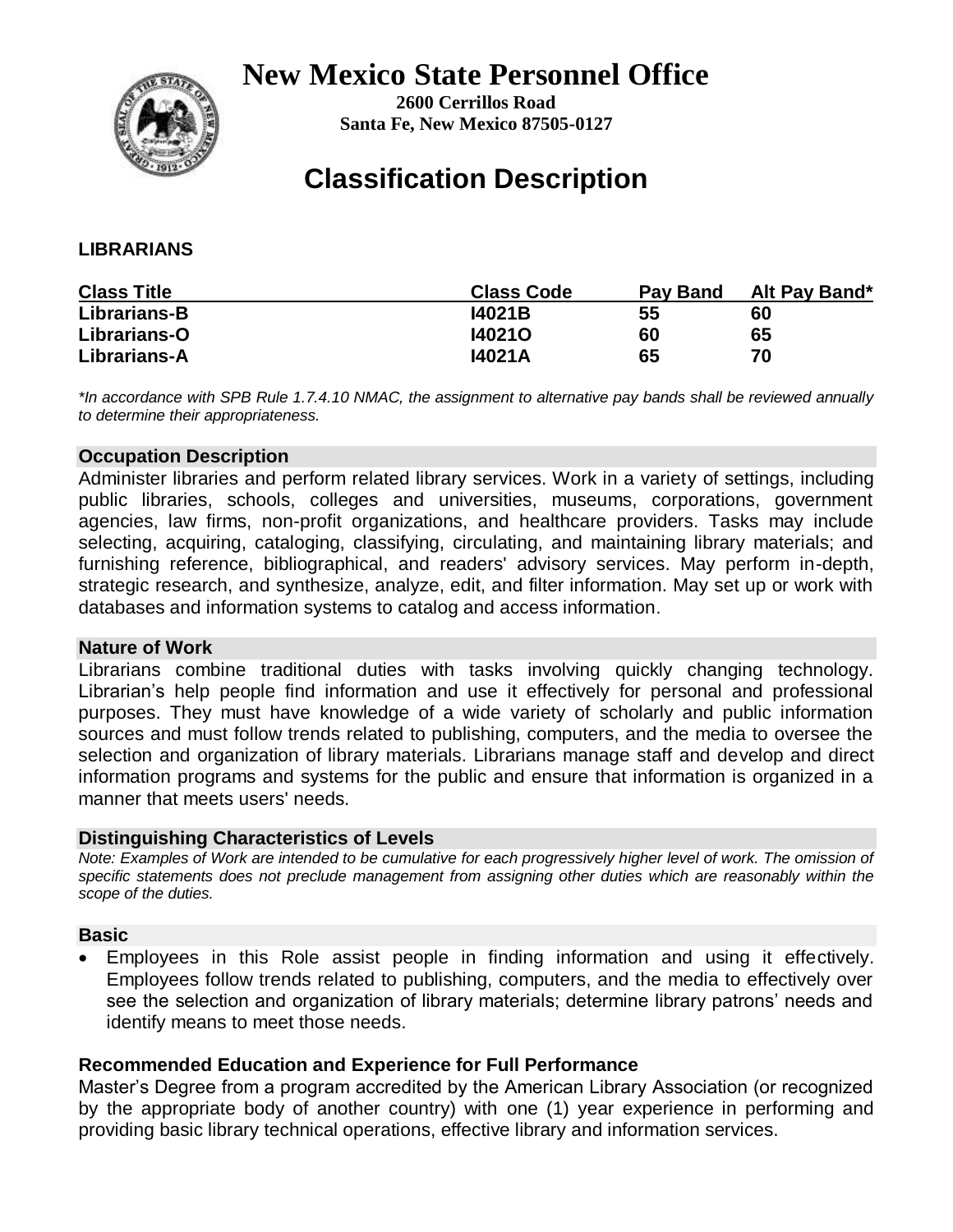#### **Minimum Qualifications**

Master's Degree from a program accredited by the American Library Association (or recognized by the appropriate body of another country).

#### **Operational**

- Employees in this Role perform duties requiring application of specialized library principles and practices to a wide variety of library activities.
- Employees interpret and apply a broad, professional library education to a variety of situations and rely on professional theory and principle to make procedural and policy decisions.

#### **Recommended Education and Experience for Full Performance\***

Master's Degree from a program accredited by the American Library Association (or recognized by the appropriate body of another country) with two (2) to three (3) years experience in performing and providing operational library technical operations, effective library and information services.

#### **Minimum Qualifications**

Master's Degree from a program accredited by the American Library Association (or recognized by the appropriate body of another country) with one (1) year experience in performing and providing operational library technical operations, effective library and information services, plus basic copy-cataloging experience.

#### **Advanced**

- Employees in this Role independently plan, implement, and evaluate specialized projects involving personnel from other state agencies, the general public, and/or library personnel from other libraries in the state.
- Employees are required to plan and direct operation of specialized reference services; consult and administer grant programs to libraries within institutions; develop and monitor programs for continuing education for library personnel in other libraries throughout the state.

#### **Recommended Education and Experience for Full Performance**

Master's Degree from a program accredited by the American Library Association (or recognized by the appropriate body of another country) with two (2) to four (4) years experience in performing and providing advanced library technical operations, effective library and information services.

#### **Minimum Qualifications**

Master's Degree from a program accredited by the American Library Association (or recognized by the appropriate body of another country) with two (2) years experience in performing and providing advanced library technical operations, effective library and information services, plus cataloging experience and managerial experience.

#### **Knowledge and Skills**

*Note: This information has been produced by compiling information and documentation provided by O\*NET. O\*NETTM is a trademark of the U.S. Department of Labor, Employment and Training Administration.*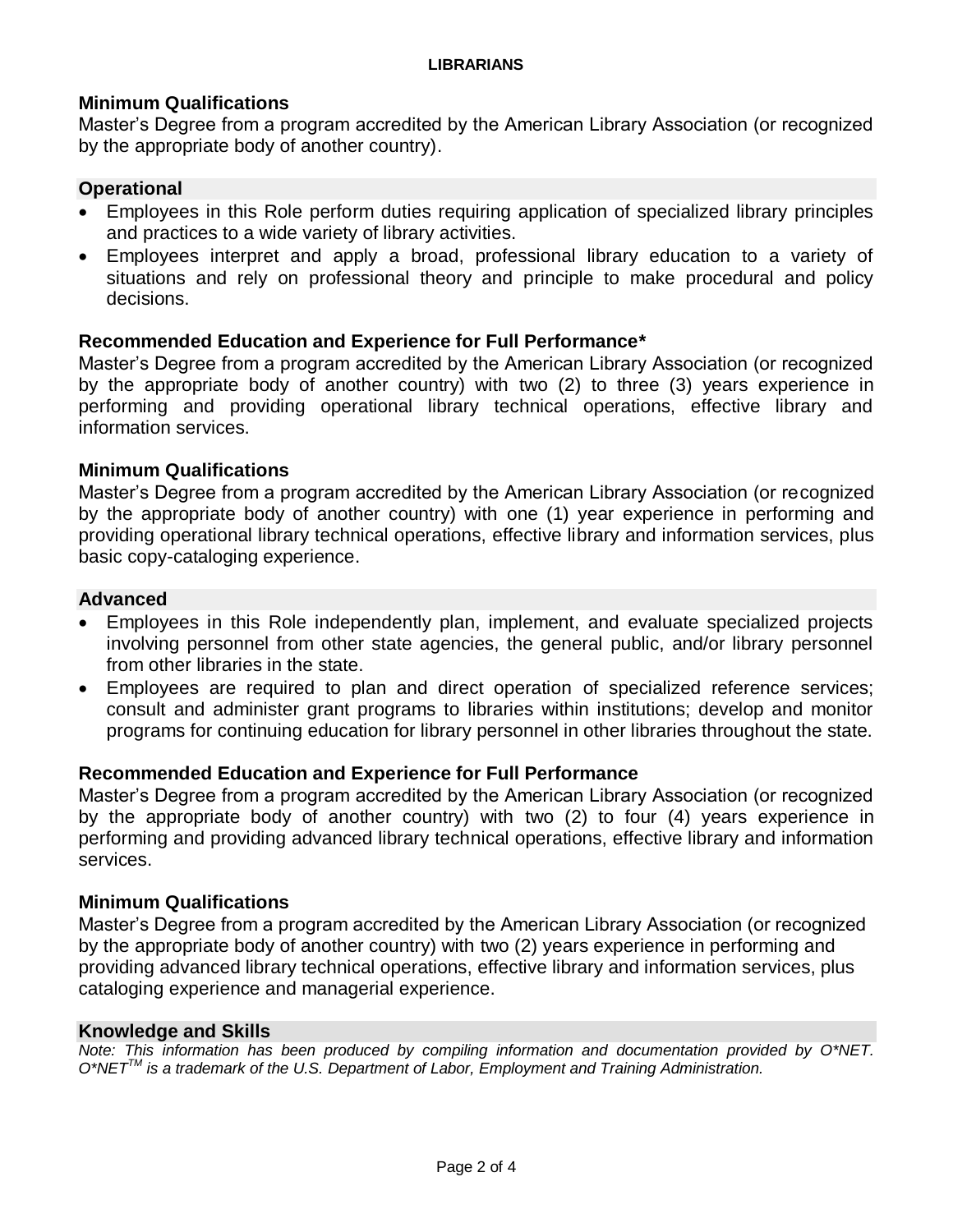### **Knowledge**

**English Language** — Knowledge of the structure and content of the English language including the meaning and spelling of words, rules of composition, and grammar.

**Customer and Personal Service** — Knowledge of principles and processes for providing customer and personal services. This includes customer needs assessment, meeting quality standards for services, and evaluation of customer satisfaction.

**Computers and Electronics** — Knowledge of circuit boards, processors, chips, electronic equipment, and computer hardware and software, including applications and programming.

**Education and Training** — Knowledge of principles and methods for curriculum and training design, teaching and instruction for individuals and groups, and the measurement of training effects.

**Clerical** — Knowledge of administrative and clerical procedures and systems such as word processing, managing files and records, stenography and transcription, designing forms, and other office procedures and terminology.

**Administration and Management** — Knowledge of business and management principles involved in strategic planning, resource allocation, human resources modeling, leadership technique, production methods, and coordination of people and resources.

**Communications and Media** — Knowledge of media production, communication, and dissemination techniques and methods. This includes alternative ways to inform and entertain via written, oral, and visual media.

### **Skills**

**Reading Comprehension** — Understanding written sentences and paragraphs in work related documents.

**Active Listening** — Giving full attention to what other people are saying, taking time to understand the points being made, asking questions as appropriate, and not interrupting at inappropriate times.

**Speaking** — Talking to others to convey information effectively.

**Writing** — Communicating effectively in writing as appropriate for the needs of the audience.

**Monitoring** — Monitoring/Assessing performance of yourself, other individuals, or organizations to make improvements or take corrective action.

**Critical Thinking** — Using logic and reasoning to identify the strengths and weaknesses of alternative solutions, conclusions or approaches to problems.

**Coordination** — Adjusting actions in relation to others' actions.

**Instructing** — Teaching others how to do something.

**Service Orientation** — Actively looking for ways to help people.

**Social Perceptiveness** — Being aware of others' reactions and understanding why they react as they do.